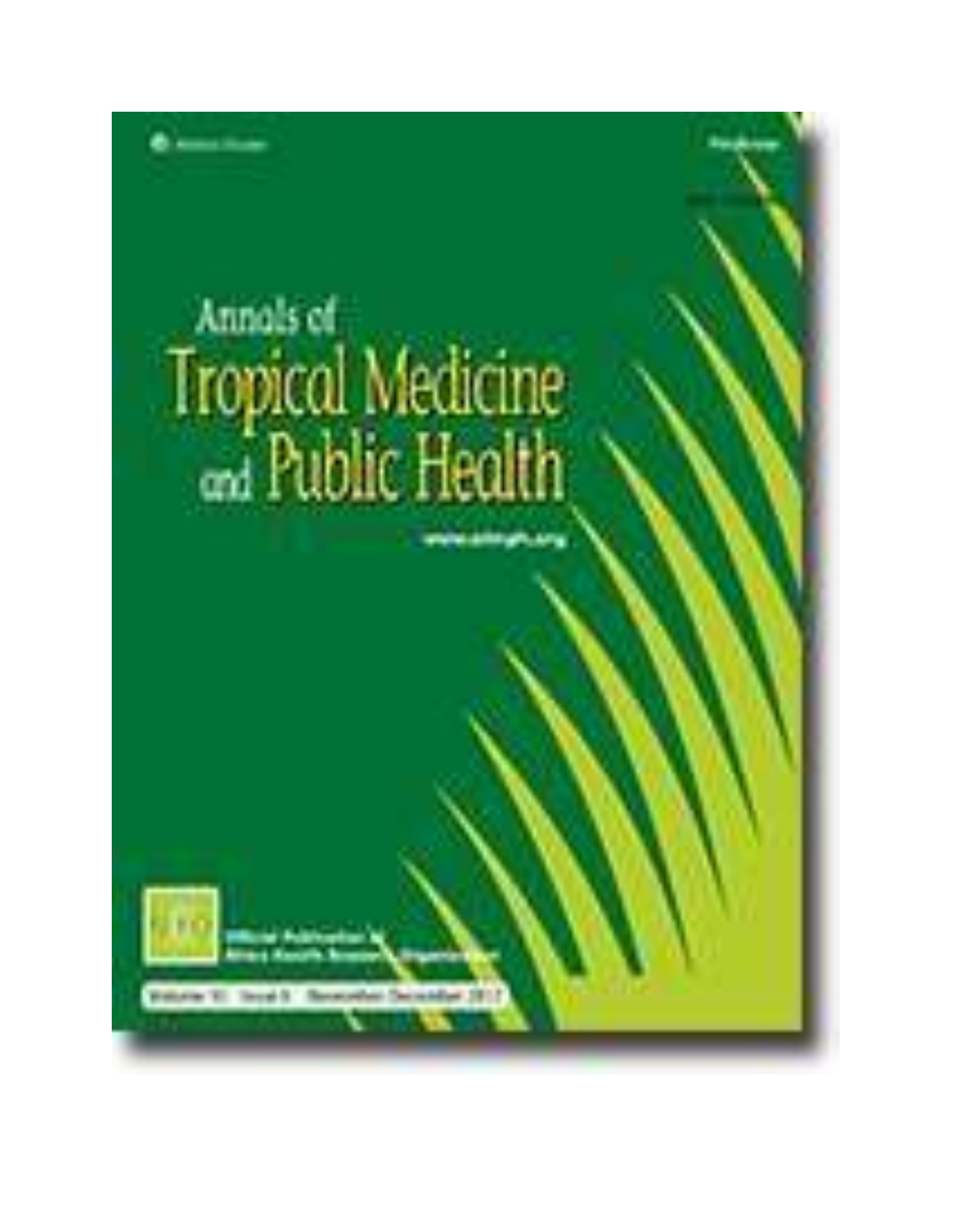$\Box$ [Join us \(registration.php\)](https://www.journal.atmph-specialissues.org/registration.php)  $\Box$ [Log in \(https://journal.atmph-specialissues.org/admin/\)](https://journal.atmph-specialissues.org/admin/)  $\Box$  abubakar yarogh@yahoo.com (mailto:abubakar\_yarogh@yahoo.com)



# Editorial Board

 $\overline{R}$ 

## **Editor-In-Chief**

**Abubakar Yaro (Dr Yaro Laboratory, Scotland & AHRO Institute of Health Sciences &**

卪 **Research, Scotland) (Editorial Office) Associate Editor**

[Dr.Tanmay Mahapatra \(University of CalifoDr. Nasir Umar \(BNI,Germany\)](https://plus.google.com/share?url=http://www.journal.atmph-specialissues.org/editorial_board.php) rnia, USA)

[Professor Sanaa Kamal \(Ain Shams Univers](https://plus.google.com/share?url=http://www.journal.atmph-specialissues.org/editorial_board.php) ity,Egypt)

- [ww.journal.atmph-specialissues.org/editorial\\_boar](https://plus.google.com/share?url=http://www.journal.atmph-specialissues.org/editorial_board.php)[Dr. Abdulhamid Ahmed \(Musa Yar Adua Un](https://plus.google.com/share?url=http://www.journal.atmph-specialissues.org/editorial_board.php)[.php\)](https://plus.google.com/share?url=http://www.journal.atmph-specialissues.org/editorial_board.php) iversity, Nigeria) Dr. Ricardo Correa (Brown UniversityUniveristy USA)
- $\overline{R}$ Professor Michael W Popejoy (Florida International University,USA)

## **Members of the Editorial Board**

Anne Phiri (Dovecot College of Nursing,Zambia) Adama Gansane (University of Ouagadugou, Burkina Faso)

Abubakar DAFFE (Universite Cheikh Anta Diop,Senegal)Elwyn Chomba (University of Zambia Zambia)

Stanley Almeida (Universidade Federal do Para-UFPABrazil) Wenbiao Hu (Queensland University of Technology,Australia) Delenasaw Yewhalaw (Jimma University,Ethiopia) MD Abul Kalam Azad (International Islamic University, Malaysia) Professor Ayad F Alkaim (University of Babylon, Iraq)

## **International Advisory Board**

Professor Ishaq Adam (University of Khartoum,Sudan) Professor Worachat Sirawaraporn (Mahidol University,Thailand) Professor Nadira Karunaweera (University of Colombo,Sri Lanka) Professor Azra Qamar (Government College Shahra-e-Liaquat,Pakistan) Professor Jayanth Panyam (University of Minessota, USA)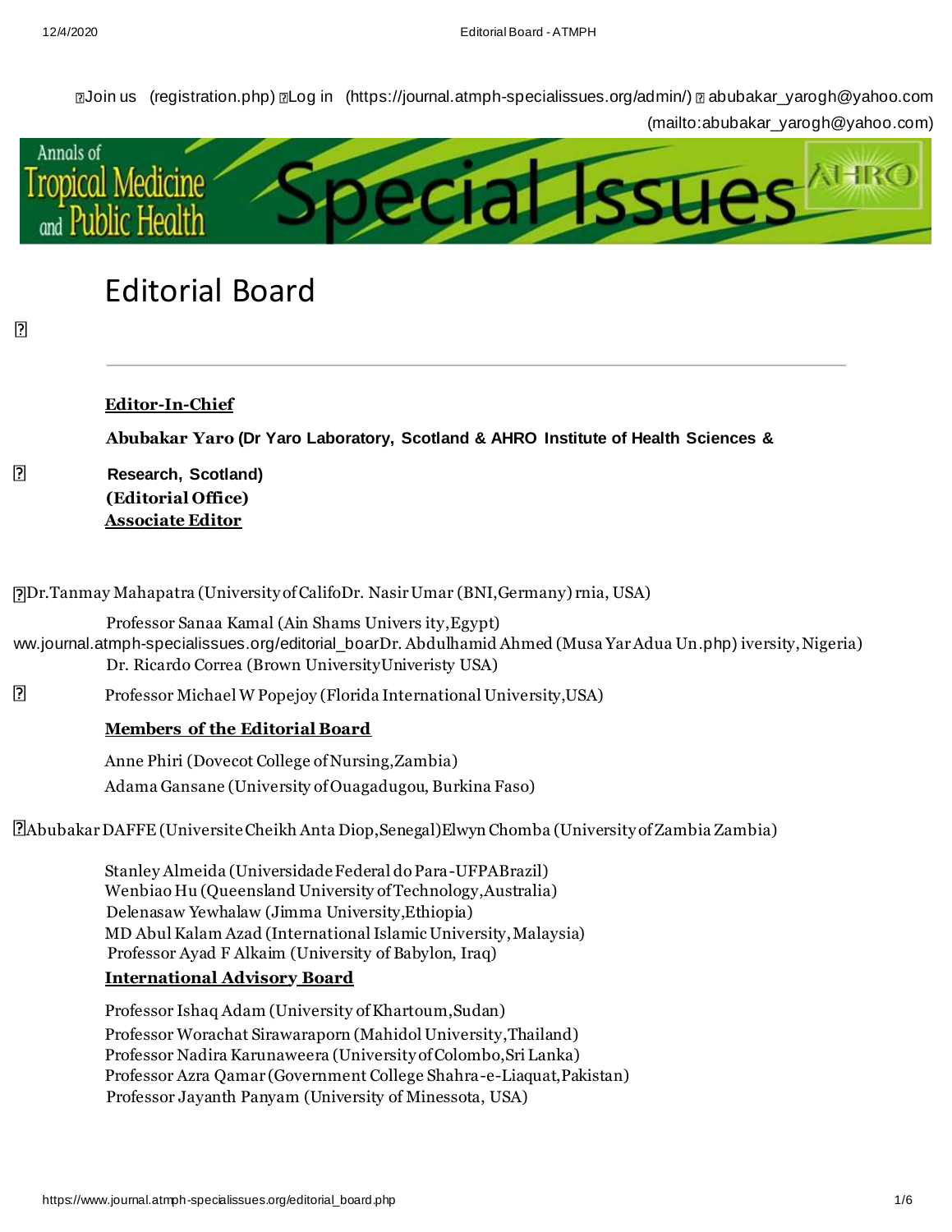Professor Rebecca M Wurtz (University of Minessota, USA) Professor Guilio Rastelli (University of Modena and Reggio,Italy) Professor Joe Kabukoba (Shire Healthcare,UK) Professor Rosa Maria Esteves Arantes (Universidade Federal de Minas Gerais,Brazil) Professor Ikram Guizani (Pasteur Institute, Tunisia) Professor Fatima Cordoso (Champalimaud Clinical Center,Portugal) **Executive Assistant**

#### **Business Development Manager**

## **Special Issues Editors**

- Dr Ayad F Akraim (University of Babylon, Iraq)
- Dr Roy R Marzo (Asia Metropolitan University, Malaysia)
- Dr. Saad Abdulmumin (Bureau for Global Health, Office of Population & Reproductive Health,
- USAID, USA)

 $\overline{R}$ 

 $\overline{P}$ 

Dr. Roy Hendroko Setyobudi (Indonesia )

## **Scientific Consultant**

 $\overline{P}$ [Professor SG Ahmed \( Zagaig University, Egypt\)](https://www.journal.atmph-specialissues.org/abstract.php?article_id=8022)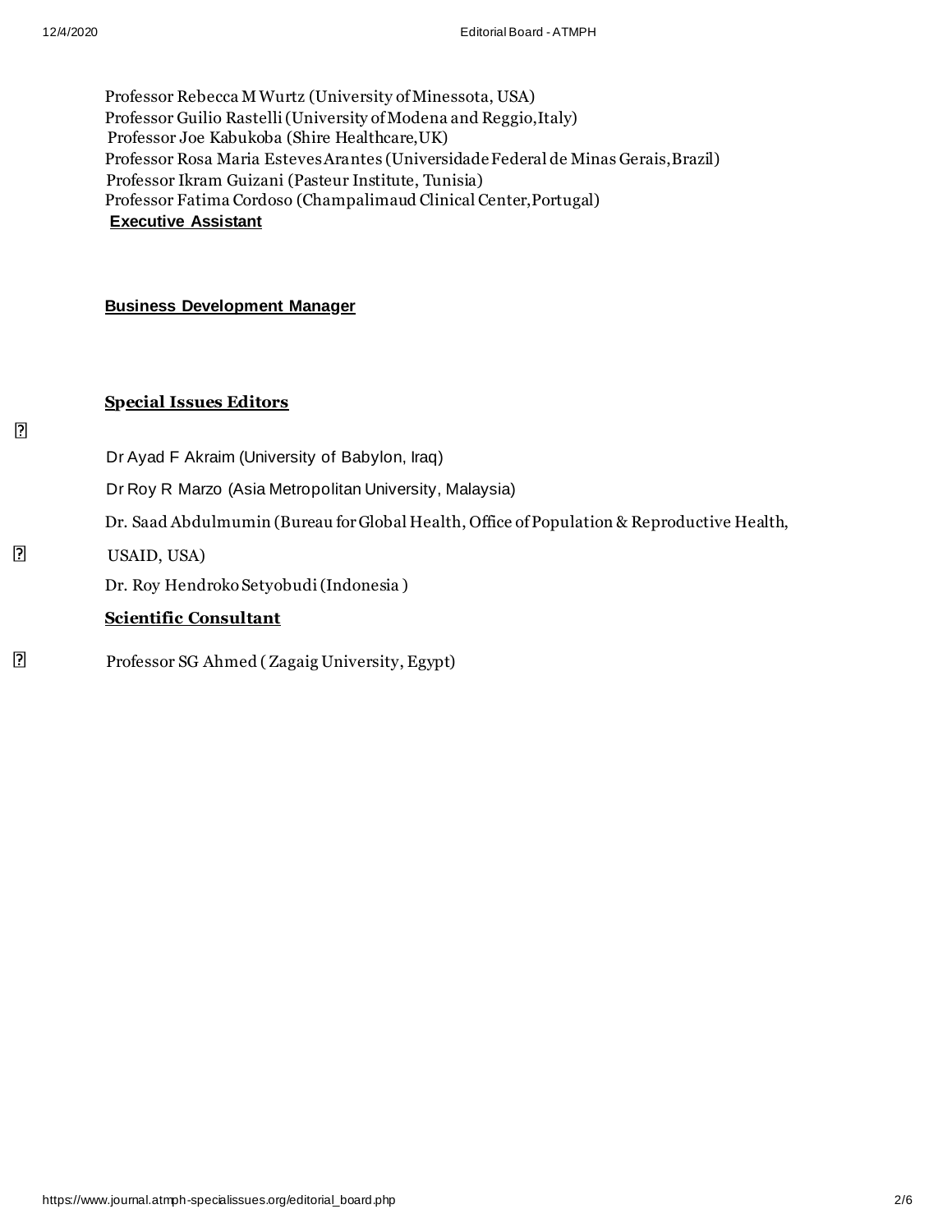a[Join us \(registration.php\)](https://www.journal.atmph-specialissues.org/registration.php) a[Log in \(https://journal.atmph-specialissues.org/admin/\)](https://journal.atmph-specialissues.org/admin/) a abubakar\_yarogh@yahoo.com (mailto:abubakar\_yarogh@yahoo.com)



# Past Articles

Volume 23 Issue 13, September 2020

Showing Articles (88)

**Makassar City**

Pages: 231-325

All Subjects

**[Articles](https://plus.google.com/share?url=http://www.journal.atmph-specialissues.org/past-articles.php?issueid=866) Views Downloads**

 $\overline{P}$ 

**DOI:** 10.36295/ASRO.2020.231325

**[DOI URL:](http://doi.org/10.36295/ASRO.2020.231325)** <http://doi.org/10.36295/ASRO.2020.231325>

[\(http://doi.org/10.36295/ASRO.2020.231325\)](http://doi.org/10.36295/ASRO.2020.231325)

View  $\left| \right|$  [Download PDF \(uploads/179/8193\\_pdf.pdf\)](https://www.journal.atmph-specialissues.org/uploads/179/8193_pdf.pdf) [Download XML \(downloadxml.php?did=8193&issueno=0\)](https://www.journal.atmph-specialissues.org/downloadxml.php?did=8193&issueno=0)

Haeruddin,A.Rizki Amelia,Samsualam,Ma'syariArfah Tihurua

**[Effect of Physical Environment and Prisoner's Beh](https://plus.google.com/share?url=http://www.journal.atmph-specialissues.org/past-articles.php?issueid=866)avior with the** mph-specialissues.org/past-articles.php?issueid=866Implementation of 64 60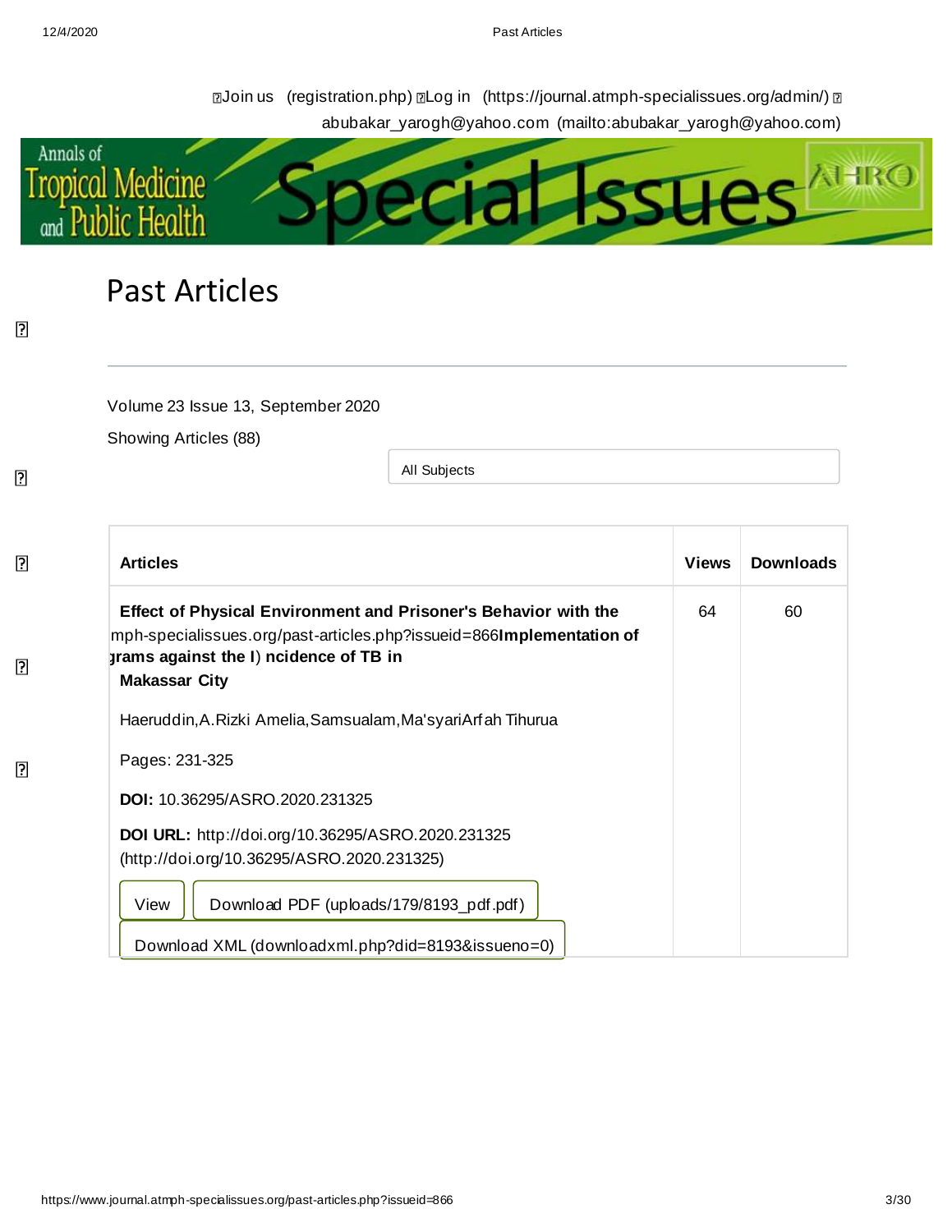| 12/4/2020 | <b>Articles</b> |                                                                                                 | <b>Past Articles</b>                                                                                                                                                                                                      | <b>Views</b> | <b>Downloads</b> |
|-----------|-----------------|-------------------------------------------------------------------------------------------------|---------------------------------------------------------------------------------------------------------------------------------------------------------------------------------------------------------------------------|--------------|------------------|
| ิว        |                 | Disaster Central Sulawesi, Indonesia                                                            | Analysis of Hospital Preparedness Provincial Government Post-                                                                                                                                                             | 10           | 58               |
| ?         | Pages: 231-326  |                                                                                                 | Rosa DwiWahyun, Diah Mutiarasari, Indah PuspasariKiay Demak, Mariani<br>Rasjid, Miranti, Abdul Munawwir Muzakkar, Nataza Nurul Amanda, Diana<br>Anjelina Masarrang, Syahrir Pasinringi, Ridwan Amiruddin, Sukri Palutturi |              |                  |
|           |                 | <b>DOI:</b> 10.36295/ASRO.2020.231326                                                           |                                                                                                                                                                                                                           |              |                  |
| ႗ႄ        |                 | http://doi.org/10.36295/ASRO.2020.231326)                                                       | DOI URL: http://doi.org/10.36295/ASRO.2020.231326 (                                                                                                                                                                       |              |                  |
|           | View            |                                                                                                 | Download PDF (uploads/179/8194_pdf.pdf)                                                                                                                                                                                   |              |                  |
| ิว        |                 |                                                                                                 | Download XML (downloadxml.php?did=8194&issueno=0)                                                                                                                                                                         |              |                  |
|           |                 | Kidney Failure and Ventilator Acquired Pneumonia                                                | Case Report: Post Aff Dj Stent Recurrent Urosepsis with Chronic                                                                                                                                                           | 9            | 58               |
| ?         |                 | Ismawati Irwan, Faisal Muchtar, Imtihanah Amri, Salsiah                                         |                                                                                                                                                                                                                           |              |                  |
|           |                 |                                                                                                 | mph-specialissues.org/past-articles.php?issueid=866Pages: 231-327)                                                                                                                                                        |              |                  |
|           |                 | DOI: 10.36295/ASRO.2020.231327                                                                  |                                                                                                                                                                                                                           |              |                  |
|           |                 | DOI URL: http://doi.org/10.36295/ASRO.2020.231327<br>(http://doi.org/10.36295/ASRO.2020.231327) |                                                                                                                                                                                                                           |              |                  |
|           | View            |                                                                                                 | Download PDF (uploads/179/8195 pdf.pdf)                                                                                                                                                                                   |              |                  |
|           |                 |                                                                                                 | Download XML (downloadxml.php?did=8195&issueno=0)                                                                                                                                                                         |              |                  |
|           |                 |                                                                                                 | Socioeconomic Profiling of Communities Surrounding Polytechnic<br>University of the Philippines as Basis of Extension Programs                                                                                            | 13           | 71               |
|           |                 | Magpantay, Eduardo Sanguyo, Alberto C. Guillo                                                   | Casiana Salud-Payumo, Melcah P. Monsura, Maria Vicenta                                                                                                                                                                    |              |                  |
|           | Pages: 231-328  |                                                                                                 |                                                                                                                                                                                                                           |              |                  |
|           |                 | DOI: 10.36295/ASRO.2020.231328                                                                  |                                                                                                                                                                                                                           |              |                  |
|           |                 | http://doi.org/10.36295/ASRO.2020.231328)                                                       | DOI URL: http://doi.org/10.36295/ASRO.2020.231328 (                                                                                                                                                                       |              |                  |
|           | View            |                                                                                                 | Download PDF (uploads/179/8196_pdf.pdf)                                                                                                                                                                                   |              |                  |
|           |                 |                                                                                                 | Download XML (downloadxml.php?did=8196&issueno=0)                                                                                                                                                                         |              |                  |

 $\overline{?}$ 

 $\boxed{?}$ 

 $\overline{?}$ 

 $\overline{?}$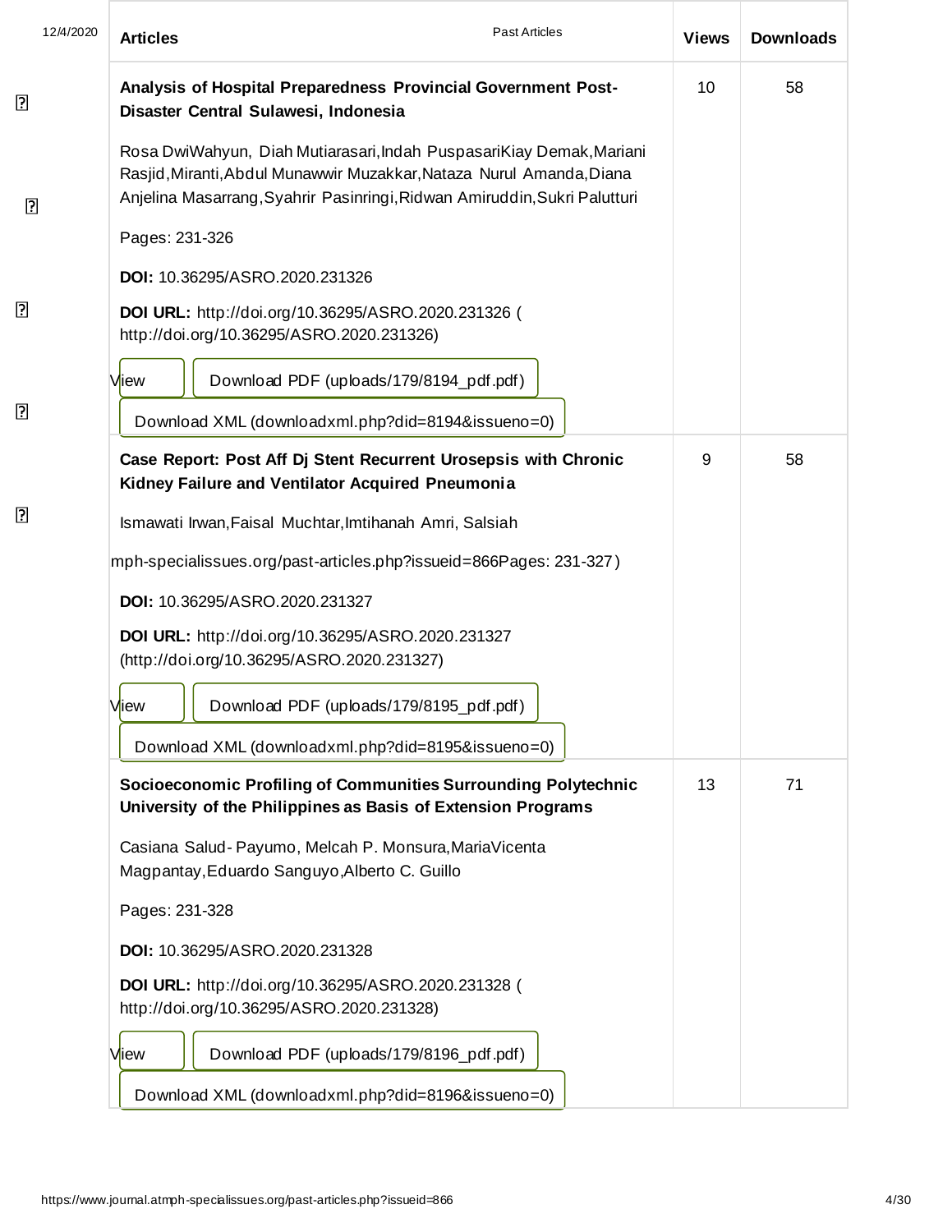| 12/4/2020      | <b>Articles</b>                                                                                                                                         | <b>Past Articles</b> | <b>Views</b> | <b>Downloads</b> |
|----------------|---------------------------------------------------------------------------------------------------------------------------------------------------------|----------------------|--------------|------------------|
| <u>วุ</u>      | The effect of job satisfaction, organizational culture, and leadership<br>on employee performance<br>Sri Langgeng Ratnasari, Gandhi Sutjahjo, Adam      |                      | 8            | 60               |
|                | Pages: 231-329                                                                                                                                          |                      |              |                  |
| $\overline{?}$ | DOI: 10.36295/ASRO.2020.231329                                                                                                                          |                      |              |                  |
|                | DOI URL: http://doi.org/10.36295/ASRO.2020.231329<br>(http://doi.org/10.36295/ASRO.2020.231329)                                                         |                      |              |                  |
| <u>त्र</u>     | View<br>Download PDF (uploads/179/8197_pdf.pdf)                                                                                                         |                      |              |                  |
|                | Download XML (downloadxml.php?did=8197&issueno=0)                                                                                                       |                      |              |                  |
|                | Cyberbullying: Why Children do not tell?                                                                                                                |                      | 17           | 59               |
|                | Jaslina bt Mohd Tajuddin, Wan, Puspa Melati, Priyadarshini Muthukrishnanc                                                                               |                      |              |                  |
|                | Pages: 231-330                                                                                                                                          |                      |              |                  |
|                | DOI: 10.36295/ASRO.2020.231330                                                                                                                          |                      |              |                  |
|                | DOI URL: http://doi.org/10.36295/ASRO.2020.231330<br>mph-specialissues.org/past-articles.php?issueid=866)<br>(http://doi.org/10.36295/ASRO.2020.231330) |                      |              |                  |
|                | View<br>Download PDF (uploads/179/8198_pdf.pdf)                                                                                                         |                      |              |                  |
|                | Download XML (downloadxml.php?did=8198&issueno=0)                                                                                                       |                      |              |                  |
|                | Higher Education for the Creation of Prosperity, Sustainability in<br>Security and Development in Times of COVID-19 Pandemic: A Case<br><b>Study</b>    |                      | 3            | 58               |
|                | Amelia Yuliana Abd Wahab, Munir Shuib, Abdul Rahman Abdul Razak<br>Shaik                                                                                |                      |              |                  |
|                | Pages: 231-331                                                                                                                                          |                      |              |                  |
|                | DOI: 10.36295/ASRO.2020.231331                                                                                                                          |                      |              |                  |
|                | DOI URL: http://doi.org/10.36295/ASRO.2020.231331<br>(http://doi.org/10.36295/ASRO.2020.231331)                                                         |                      |              |                  |
|                | Download PDF (uploads/179/8199_pdf.pdf)<br>View                                                                                                         |                      |              |                  |
|                | Download XML (downloadxml.php?did=8199&issueno=0)                                                                                                       |                      |              |                  |

 $\overline{?}$ 

 $\boxed{?}$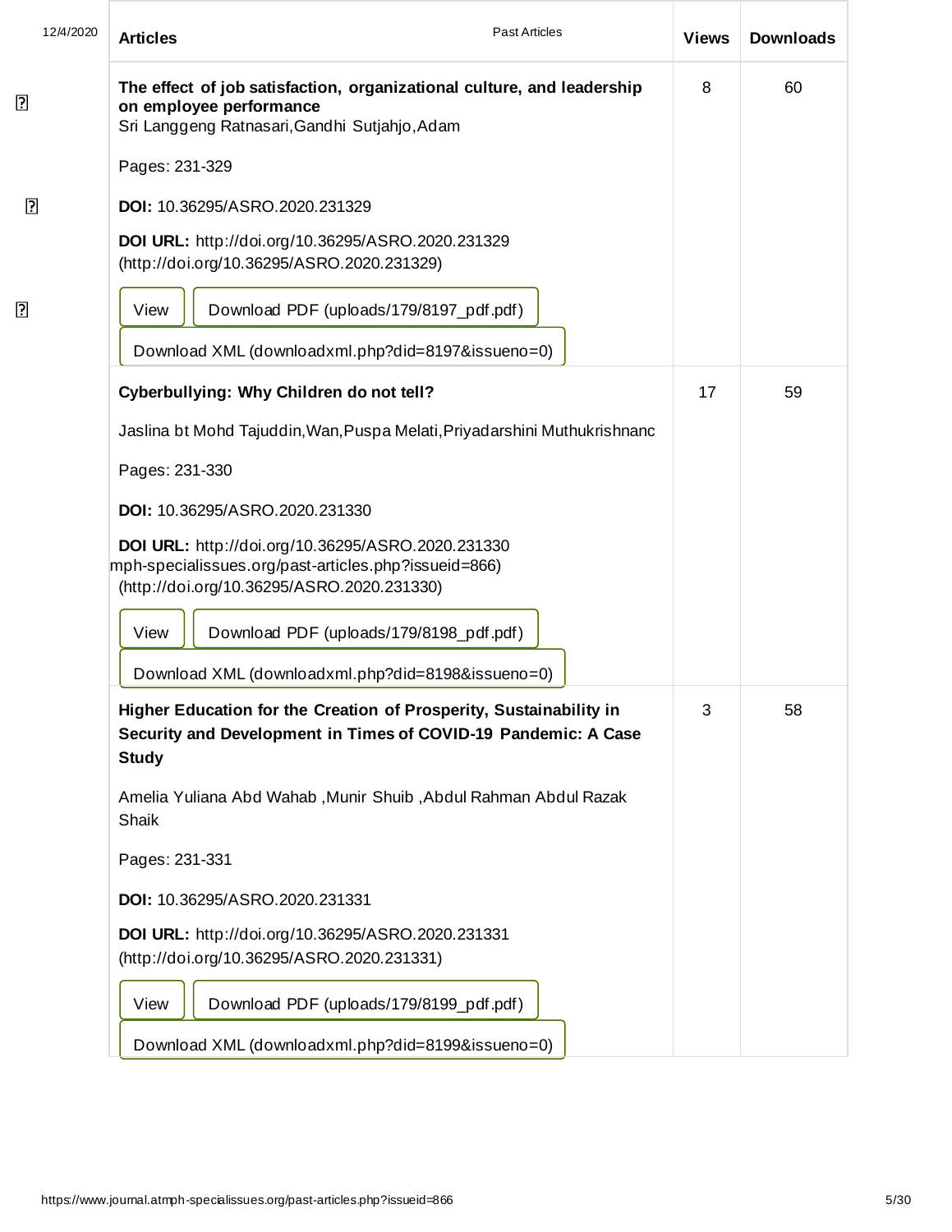| 12/4/2020      | <b>Past Articles</b><br><b>Articles</b>                                                                                                                       | <b>Views</b> | <b>Downloads</b> |
|----------------|---------------------------------------------------------------------------------------------------------------------------------------------------------------|--------------|------------------|
|                | Students' Academic Performance Analysis by K-Means Clustering for<br><b>Investigating Students' Health Conditions within Clusters</b>                         | 13           | 61               |
|                | Yann Ling Goh, Yeh Huann Goh, Chun-Chieh Yip, Chen Hunt<br>Ting, Raymond Ling Leh Bin, Kah Pin Chen                                                           |              |                  |
| $\boxed{?}$    | Pages: 231-332                                                                                                                                                |              |                  |
|                | DOI: 10.36295/ASRO.2020.231332                                                                                                                                |              |                  |
| ⊡              | DOI URL: http://doi.org/10.36295/ASRO.2020.231332<br>(http://doi.org/10.36295/ASRO.2020.231332)                                                               |              |                  |
|                | Download PDF (uploads/179/8200_pdf.pdf)<br>View                                                                                                               |              |                  |
| ?              | Download XML (downloadxml.php?did=8200&issueno=0)                                                                                                             |              |                  |
|                | Determination of Pregnant women Knowledge toward Risk Factors of<br>Vitamin D Deficiency and Measuring Level During Pregnancy in Al-<br><b>Nasiriyah City</b> | 10           | 58               |
| $\overline{?}$ | Ali Abdulhakeem Hassan Albakaa, Amer Muhssen Naser, Ali Riyad Saleim<br>urnal.atmph-specialissues.org/past-articles.php?issueid=866Pages: 231-333             |              |                  |
| ?              | DOI: 10.36295/ASRO.2020.231333                                                                                                                                |              |                  |
|                | DOI URL: http://doi.org/10.36295/ASRO.2020.231333<br>(http://doi.org/10.36295/ASRO.2020.231333)                                                               |              |                  |
|                | Download PDF (uploads/179/8201_pdf.pdf)<br>View                                                                                                               |              |                  |
|                | Download XML (downloadxml.php?did=8201&issueno=0)                                                                                                             |              |                  |

## **Copyright © 2019 UBI Journal All rights reserved**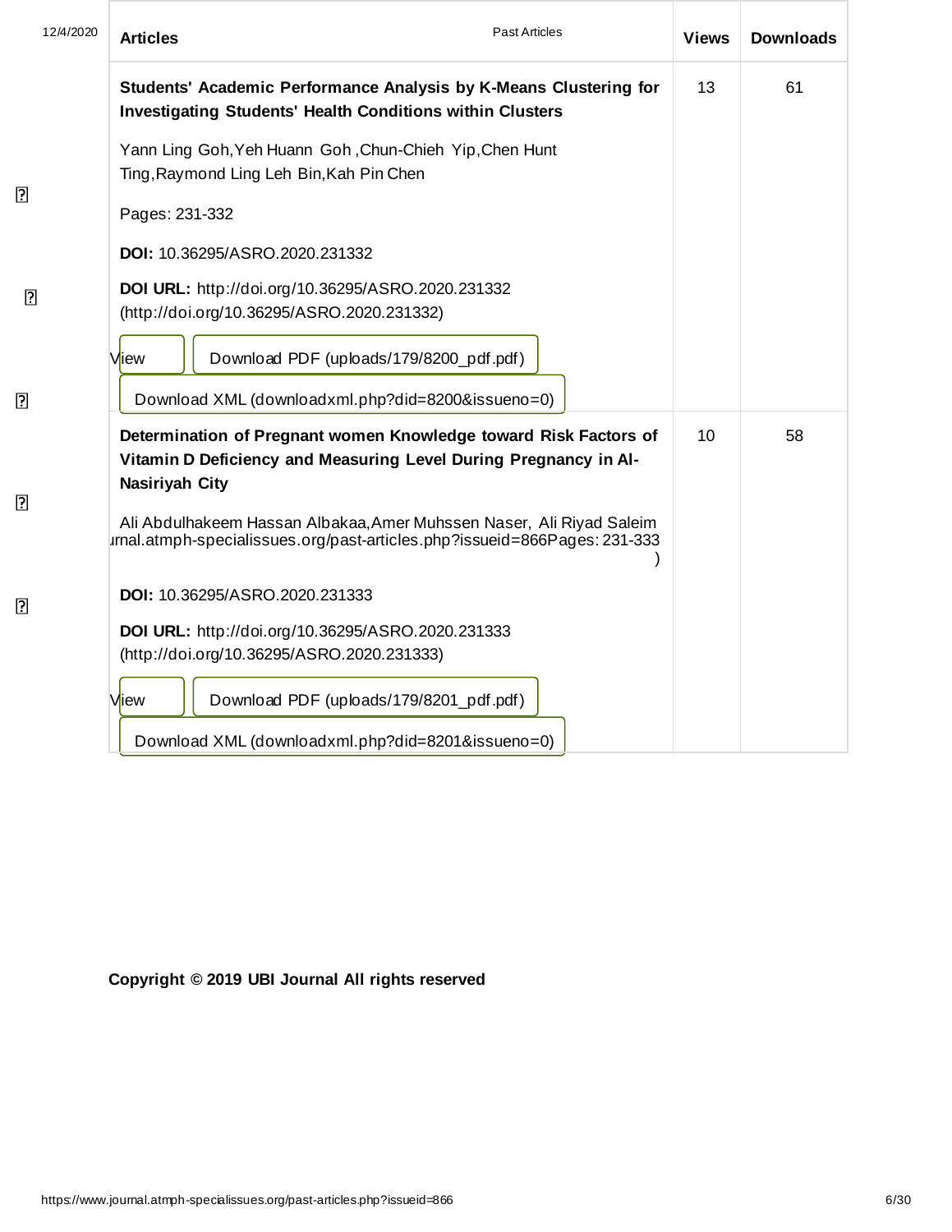## **THE EFFECT OF JOB SATISFACTION, ORGANIZATIONAL CULTURE, AND LEADERSHIP ON EMPLOYEE PERFORMANCE Sri Langgeng Ratnasari<sup>1</sup>\*, Gandhi Sutjahjo<sup>2</sup> , Adam<sup>3</sup>**

1,3 Universitas Riau Kepulauan <sup>2</sup> Universitas Batam

**ABSTRACT:** Employee performance is an interesting topic in the field of human resource management to be researched. This research aims to determine the effect of organizational culture on job satisfaction, the influence of leadership on job satisfaction, the effect of job satisfaction on employee performance, the influence of organizational culture on employee performance, the influence of leadership style on employees, the influence of leadership on employee performance through job satisfaction. This research is a quantitative research. The population is 108 employees of PT. Epson with a sample of 108 employees. The sampling technique uses census techniques. Data analysis techniques using multiple linear regression and path analysis. The results of this research are organizational culture has a significant effect on job satisfaction, leadership has a significant effect on job satisfaction, job satisfaction has a significant effect on employee performance, organizational culture has a significant effect on employee performance, leadership has a significant effect on employee performance, organizational culture has a significant effect on employee performance through job satisfaction, leadership has a significant effect on employee performance through job satisfaction.

**KEYWORDS**: Employee Performance, Organizational Culture, Leadership, Job Satisfaction

**How to cite this article: Ratnasari SL, Sutjahjo G, Adam (2020):The effect of job satisfaction , organization, culture, and leadership on employee performance, Ann Trop Med & Public Health; 23(S13A): SP231329. DOI: http://doi.org/10.36295/ASRO.2020.231329**

## **I. INTRODUCTION**

Every organization needs employees who have superior performance. Performance is the result of work shown both quantitatively and qualitatively. Quantitative performance is the result obtained as measured bynumbers such as the amount of work of employees in the unit every day, the amount of weight of goods that can be lifted by employees and so while the work can be qualitatively shown with quality like good or bad work produced by employees, Fajrin, Saragih, and Indratjahjo (2018). Many factors that impact of employee performance are an organizational culture, leadership style, and jobsatisfaction.

The rapid development of science and technology at this time has brought far-reaching implications for all aspects of human life, including the life of the organization, both moving business sector and the public service sector. The existence of an organization in the age of globalization should be regarded as living beings who want to grow and develop in accordance with the demands of a changing environment. To develop an organization that has the competitive advantage of value-based, then the management needs to pay attention to its organizational culture, because the organizational culture is a set of values, beliefs, and attitudes among members of the organization imposed. Organizational culture is values that hold true of human resources in carrying out the obligations and behaviour in the organization, Hakim (2015).

Organizational culture is a system of values that is acquired and developed by the organization and behavioural patterns, as well as the basic philosophy of its founder, which is formed into a rule that is used as a guide in thinking and acting in achieving organizational goals. Cultures were grown to be strong, able to spur the organization towards better development (Robbins, 2016).

In this complex and dynamic business environment, organizations pay more attention on to develop job satisfaction and organizational commitment among their employees in order to retain them and at the same time to be more productive. Issues such as high turnover rate, absenteeism, role conflict, job stress, burnout etc. are posing challenges for the organizations which are due to lack of job satisfaction and commitment among employees, Azeem and Akbar (2014).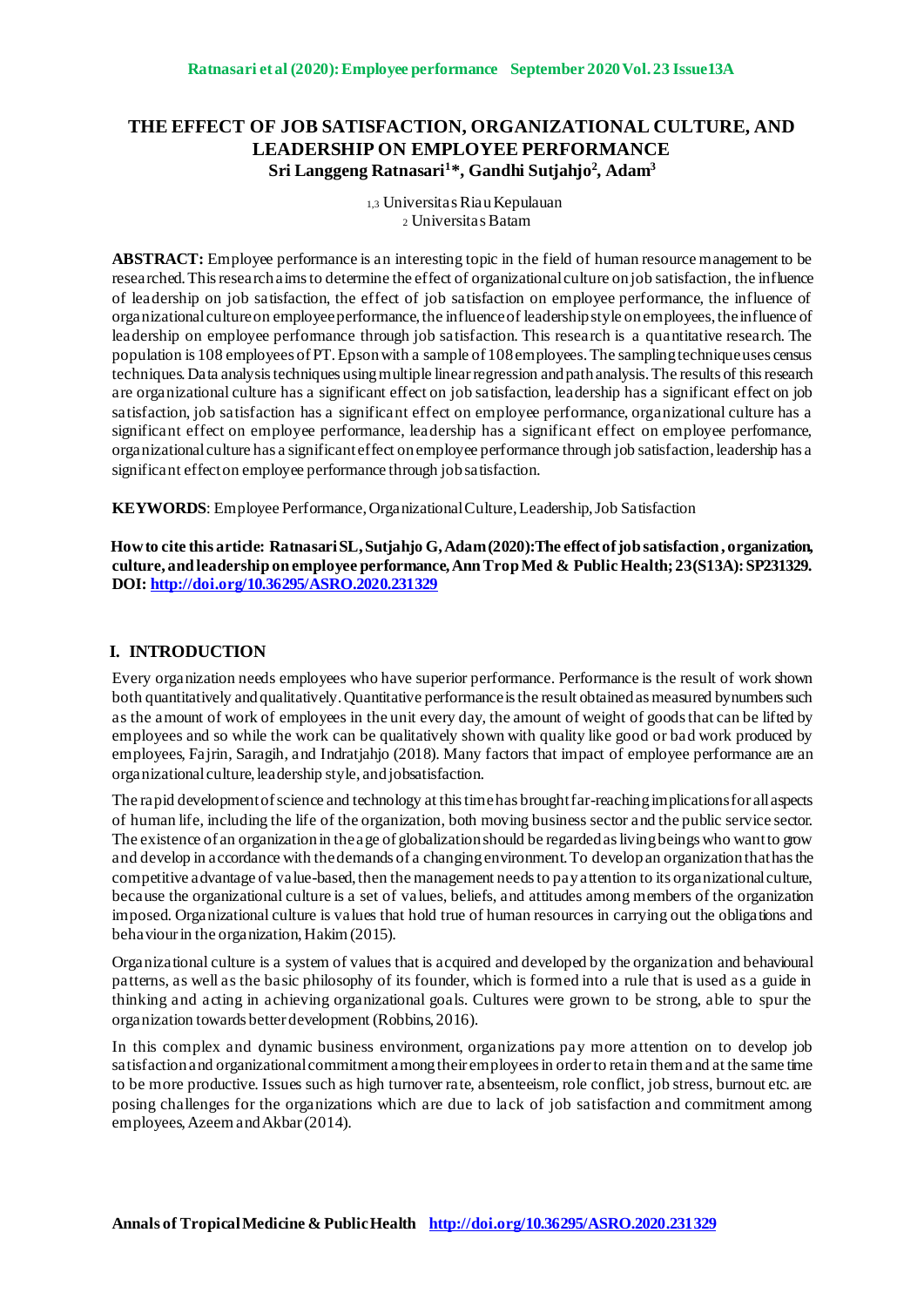## **Organizational Culture**

According to (Harwiki, 2016) organizational culture can be defined as a system of values, beliefs, assumptions, or long-standing norms, agreed and followed by members an organization as a code of conduct and solving its organizational problems. Organizational culture is also called corporate culture, which is a set of values or norms that have been relatively long term, shared by members of the organization as a norm of behaviour in solving organizational problems.

Work culture is a form of assumption that is owned, implicitly accepted by the group and determines how the group feels, thinks and acts on its environment. According to (Telha et al., 2016) says that, "Most human resource professionals have the longest question of the effectiveness of human resource management policies and practices."

## **Leadership**

In simple terms, leadership is a process by which one individual motivate or influence others to achieve organization goals. It is the process of enhancing and encouraging the self-esteem of employees to achieve organizational task and goals. Effective leaders have a desired to achieve challenging goals and to attain the highest levelsuccessfully. Leaders have an ambition to always go ahead. Leaders are more energetic and full of life than non-leaders. They have physical and mental strength that make them to lead others.Leaders have high consistency and tenacity than non-leaders. It means leaders are consistent and full of determination in accomplishing task. Effective leaders take initiatives. They have the ability to make decision and take corrective actions without the guidance of others, i.e. empowered people.

Leader must be self-confident and have a high control on his nerves. Self-confidence is important in decision making and to lead others. If their decisions turn out to be wrong, leader admits his mistake and try to get out of worse situation. Emotional stable leaders are calm and confident during critical conditions. Cognitive ability is needed by successful leaders to understand and handle the technical issues. They have the ability of knowing, understanding and learning the technical issues. Effective leaders have a good understanding about his company, market and stakeholders. A good knowledge about business is required in effective decision making. The core job of a leader is to set vision of his organization, then share and communicate vision with followers and then develop strategy to achieve vision. Great leaders must have high moral and ethical values to become role model for others, Javaid and Mirza (2012).

#### **Job Satisfaction**

Job satisfaction is a frequently studied variable in organizational behavior research, and also a central variable in both research and theory of organizational phenomena. What is agreed is that, stemming from cognitive processes, job satisfaction is a generalized affective work orientation towards one's present job and employer, Martin and Gert (2017). Luthans (2016) provides a definition of job satisfaction as a result of employee perceptions of how well their work provides things that are considered important. Job satisfaction is an affective or emotional response to various aspects of one's work (Bentley et al., 2013). Job satisfaction by (Stello, 2014) is a pleasant or unpleasant emotional state in which employees view their work. Job satisfaction reflects a person's feelings toward his work the employees perceive their work. Singh (2013) states that job satisfaction is an effectiveness or emotional response to various aspects of work.

#### **Employee Performance**

As according to (Siahaan et al., 2016) in his research on the performance of employees of PT. Pelabuhan Indonesia II (Persero) Branch Cirebon based on the opinion of (Thakur and Workman, 2016) Port employee performance is the result of work of a worker, a management process or an organization as a whole, where the work must be demonstrated in concrete evidence and can be measured/compared with standard which has been specified. (Siahaan et al., 2016) translates performance into performance, while (Bentley et al., 2013) translates into job performance. Performance is defined as a reference level of success in achieving job requirements. Job requirements serve as guidelines and reference of employees in performing their duties and responsibilities. Working requirements that are met optimally are an indication of the achievement of success rate in work. With these achieving job requirements is a critical factor in the success of employee performance (Sutanto and Kurniawan, 2016).

Performance is the level of success in carrying out the task and ability to achieve goals that have been detected knowledge. Performance can be interpreted as a work that can be achieved by a person or group of people within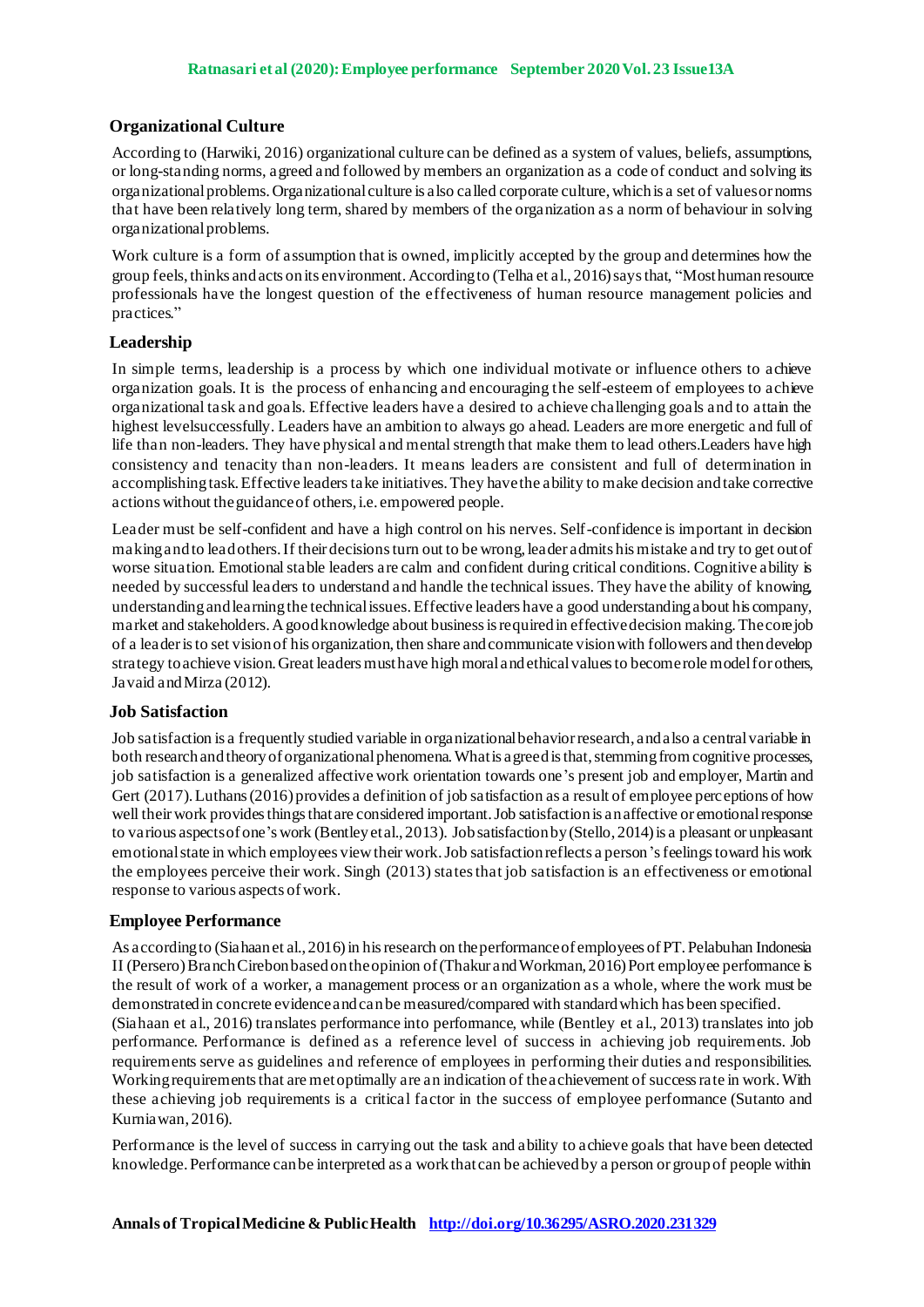#### **Ratnasari et al (2020): Employee performance September 2020 Vol. 23 Issue13A**

an organization, in accordance with the authority and responsibility of each, in order to achieve the objectives of the organization concerned legally, not violating the law, and in accordance with the moral and ethical, Barasan, Gunawan, and Sumali (2018).

## **II. LITERATURE REVIEW Organizational Culture**

Organizational culture as a set of values and norms that control members of an organization interact with others and with suppliers, consumers, and others outside the organization. The organizational culture consists of the final state that the organization seeks to achieve and the model encourages organizational behavior. Ideally, instrumental value helps the organization achieve its terminal objectives. Actually, different organizations have different cultures because they process different terminal and instrumental value settings, Fajrin, Saragih, and Indratjahjo (2018).

Organizational culture is a form of beliefs, values, ways you can learn to cope and live within an organization, the organizational culture tends to be realized by the members of the organization. Robbins, (2016) explains that the organizational culture is a system of values held and performed by members of the organization, thus it can differentiate the organization with other organizations. The value system built by 7 characteristics as the essence of the culture of the organization, seven characteristics is: (1) Innovation and risk taking. The degree to which employees are encouraged to innovate and take risks. (2) Detailed attention. The degree to which employees are expected to demonstrate accuracy, analysis and attention to details. (3) Orientation results. The degree to which management focuses on results rather than on the techniques and processes used to achieve the results. (3) Orientation in humans. The degree to which management decisions take into account the effect of the results -the results of those members of the organization. (4) Orientation team. The degree to which work activities are organized around teams - teams, rather than individuals - individuals. (5) Aggressiveness. The degree to which members of an organization that has an aggressive and competitive nature rather than relaxed - relaxed. (6) Stability. The degree to which organizational activities emphasize growth in status quo.

#### **Leadership Style**

Leadership is a process by which one individual motivate or influence others to achieve organization goals. It is the process of enhancing and encouraging the self-esteem of employees to achieve organizational task and goals. Effective leaders have a desired to achieve challenging goals and to attain the highest levelsuccessfully. Leaders have an ambition to always go ahead. Leaders are more energetic and full of life than non-leaders. They have physical and mental strength that make them to lead others.Leaders have high consistency and tenacity than nonleaders. It means leaders are consistent and full of determination in accomplishing task. Effective leaders take initiatives. They have the ability to make decision and take corrective actions without the guidance of others, i.e. empowered people, Javaid and Mirza (2012).

Good leadership and effective will be able to influence a person to feel satisfaction in work. Leadership has a positive and significant impact on job satisfaction and performance that is research conducted by Runi, Ishak., et al. (2017).Jeremy, Melinde, and Ciller, (2012), said that the style of leadership, consisting of four dimensions of leadership styles, namely: (1) Style Authoritarian, the leadership style that does not require main ideas of subordinates and give priority to power, and prestige, so a leader has high confidence in the decision. (2) Style Caregivers, the style of leadership in which leaders pay attention to subordinates in career advancement, provide guidance, direction, support and well being, as well as the respect of subordinates who work in a timely manner. (3) On the task-oriented style, the style of leadership, where the leader of the subordinate, for discipline in terms of jobs or tasks. (4) Participatory style, which style of leadership in which leaders expect the suggestions and ideas of subordinates, before taking a decision.

#### **Job Satisfaction**

Job Satisfaction is adapted from Yang & Hwang (2014), namely: intrinsic and extrinsic satisfaction. The relationship between job satisfaction to performance, has been done with different results, such as; Whitman, et al. (2010) found satisfaction has a positive effect on performance. According to Griffin and Moorhead (2014), job satisfaction reflects the extent to which people find satisfaction or fulfilment in their work. Job satisfaction is a pleasant feeling resulting from someone perception that the job satisfies or allows for the fulfilment of the importance of the values from someone job (Wagner and Hollenbeck, 2010). Meanwhile, according to Darman and Hamzah (2017) job satisfaction is an attitude that reflects a person's positive and negative feelings towards work, colleagues, and work environment. Furthermore, it is defined that job satisfaction is an attitude that reflects a person's judgment about his work or his work experience in a certain period of time.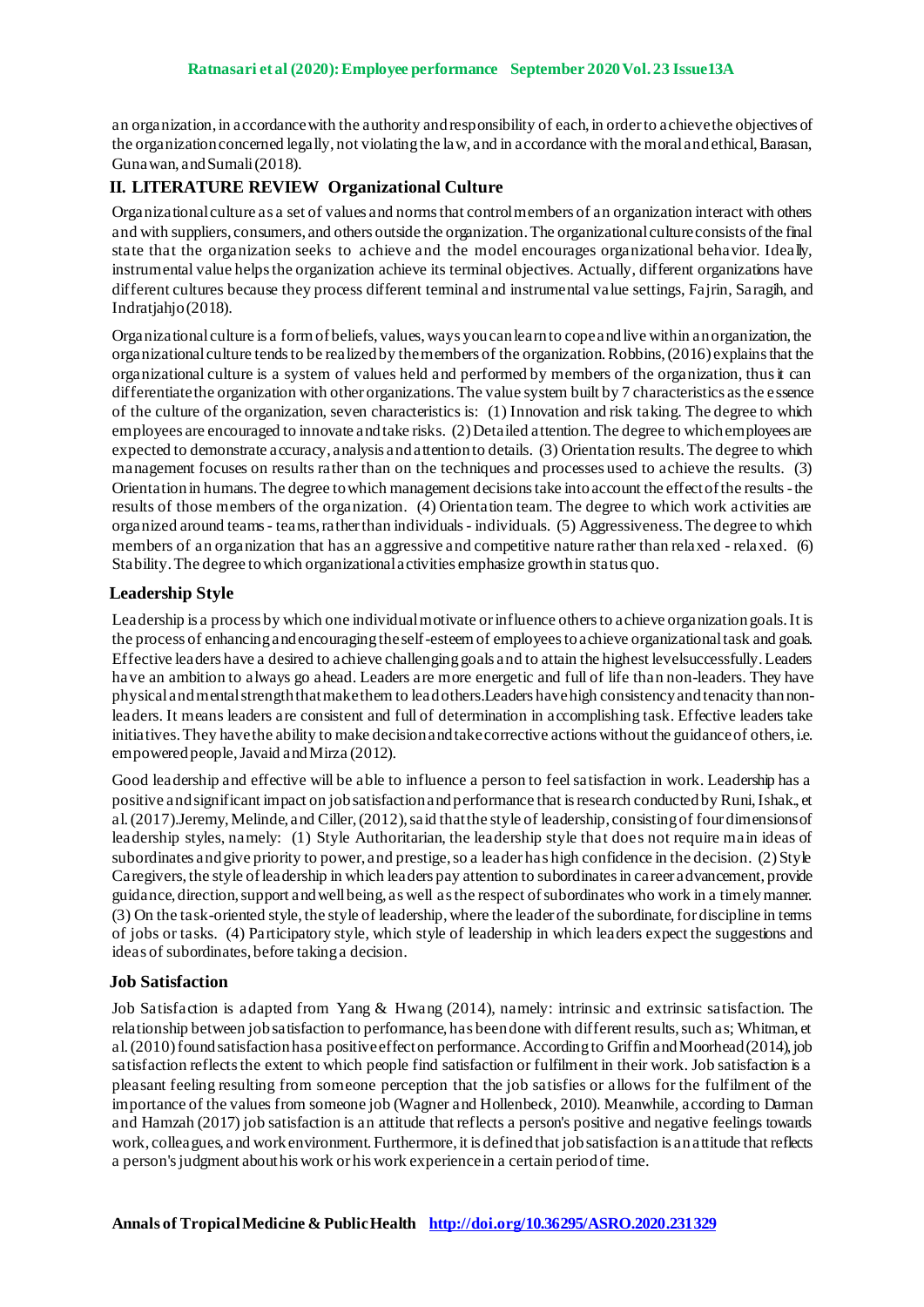#### **Ratnasari et al (2020): Employee performance September 2020 Vol. 23 Issue13A**

The independent variables of job satisfaction are the elements of work that cause or affect job satisfaction according to (Ukil, 2016), which consists of: (1) The work itself (2) Wages and promotions (3) Working conditions (4) Colleagues and superiors (5) Conformity between work and personality.

#### **Employee Performance**

Davoudi and Allahyari (2013) states that the performance involves an attitude of workers in accordance with the objectives of the organization. It can be interpreted that the resulting performance of the functions of a particular occupation or the result of an activity in a given period. Existence of employees in an organization determines the success and continuation of all activities of the organization in order to achieve organizational goals. Therefore, the management needs to provide strong support in motivating employees to work in a professional manner so that employees can achieve performance in line with their expectations and organizations.

#### **III. METHODOLOGY/MATERIALS Population**

The population is the total of the elements or members of a study place. In this study, the population is all permanent employees of PT. Epson, amounting to as many as 108 people

#### **Samples**

The sample is representative of the population. The sampling technique which is representative of the population is using cencus.

#### **Data Collection Techniques**

To obtain the data and information needed, data collection techniques are used questionnaires or questionnaire is to make a list of questions in the form of a questionnaire addressed to the employees of PT. Epson in the form of a check list, where each question or statement has 5 options based on the Likert scale.

#### **Validity Test**

Validity is the degree of reliability and validity of the measuring instruments used. Said to be valid when the instrument measuring instrument used to obtain the data is valid or can be used to measure what should be measured (Sugiyono, 2014). Thus, a valid instrument is an instrument that is really appropriate for measuring what is to be measured.

#### **Reliability Test**

Reliability test is useful for determining whether an instrument is in this questionnaire can be used more than once, at least not by the same respondent will produce consistent data. In other words, the reliability of the instrument to characterize the level of consistency. Reliability testing is done by calculating the coefficient of reliability by using Cronbach's Alpha formulations.

#### **Data Analysis Techniques Path analysis**

In this step the researcher illustrates a flowchart (PathAnalysis) which can facilitate in seeing causality relationships to be tested.

#### **Path Diagram Testing Testing In Overall**

Overall hypothesis proposed in this study is as follows: "There is a significant relationship between organizational culture and leadership style on job satisfaction and employee performance".

#### **Testing In Individual**

If the major hypothesis in research is significant, then further testing can be done for minor hypothesis, namely: (1) Variable organizational culture significantly influence motivation and performance of employees

(2)Variable significant effect on job satisfaction and work motivation employee performance

#### **IV. RESULTS AND DISCUSSION Description of Respondents**

In analysing the demographics of the respondents based on the number of samples that had been previously set at. PT. Epson totalling 108 respondents. This analysis process through data collected from a questionnaire given to the respondents. The results of the analysis of data from respondents on age, gender, and class rank, position, years of education last, and marital status can be expressed as follows: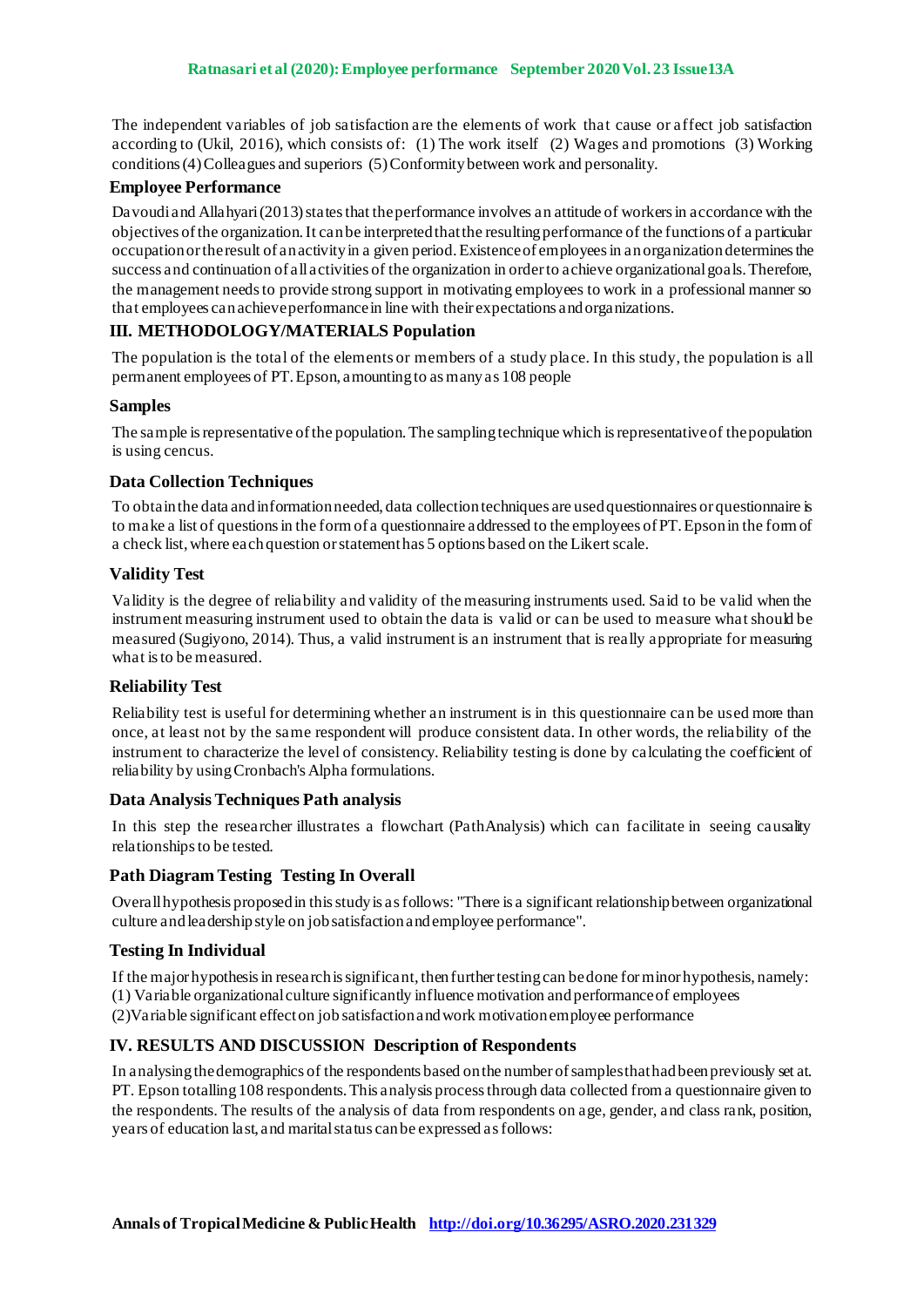## **Age of Respondents**

Of the respondents through a questionnaire distributed can be concluded that the respondents were aged> 30 years amounted to 94 (87%) of people, aged 31-40 year amounted to 13 (12%) of people, aged 41-50 year amounted to 1 (1%) of people, whereas> 50 Years numbered 0 (0%) of people, thus the majority of respondents aged <30 years.

## **Respondents' Gender**

Of the respondents through a questionnaire distributed can be concluded that the respondents were male sex totalled 17 (16%) of people, it is much less than the respondents female sex that is numbered 91 (84%) of people, thus the majority of respondents Woman sex.

## **Position Employee**

Of the respondents through a questionnaire distributed can be concluded that the respondents who have positions as operators totalled 57 (53%) of people, as a leader or a clerk totaled7 (6%) of people, as a supervisor or officer amounted to 44 (41%) of people, thus the majority of respondents have a position as operator.

## **Work Period**

Of the respondents through a questionnaire distributed can be concluded that the respondents who worked less than 5 years amounted to 92 (85%) of people, between 6-10 years amounted to 12 (11%) of people, among 1620 year amounted to 4 (4%) of people, whereas > 20 years amounted to 0 (0%) of people, the majority of respondents worked less than 5 years.

## **Latest Education**

Of the respondents through a questionnaire distributed can be concluded that the respondents who had education past high school numbered 61 (57%) of people, educational D1 / D3 total of 11 (10%) of people, S1 total of 36 (33%) of people, while the S2 education totalled 0 (0%) of people, thus the majority of respondents had a high school education.

#### **Marital Status**

Of the respondents through a questionnaire distributed can be concluded that the respondents who had married status amounted to 25 (23%) of people, unmarried status accounted for 83 (77%) of people.Thus, the majority of respondents have not yet married status.

#### **Answer Description a moderate level**

Description of the data is a general description of the results of the study which includes the presentation of a frequency distribution table, on average, mode, median and variance. The description of the data from each of the research variables are as follows:

#### **Descriptive Variables Organizational Culture**

From the results of the deployment of Organizational Culture questionnaire obtained the following data; mode value  $= 43$ ; median  $= 45$ ; variance  $= 8.24$ ; standard deviation  $= 2.87$ ; maximum score  $= 50$  and the minimum score  $=$  37 and the average value of 44.67; this is that the average value lies in the class interval 45-46 which means there is 28.7% of respondents were in the average score of the class, 42.6% were below the average score of the class, and 28.7% are above average score of the class.

## **Descriptive Variables Leadership Style**

From the results of questionnaire on Leadership Styles of data obtained as follows; mode value  $= 42$ ; median  $=$  $43$ ; variance  $= 7.63$ ; standard deviation  $= 2.76$ ; maximum score  $= 49$  and the minimum score  $= 38$  and the average value of 42.89; this is that the average value lies in the interval class 42 which means there is at 16.7% of respondents were in the average score of the class, 31.3% were below the average score of the class and 52% were above the mean score The average grade. **Descriptive Variable Job Satisfaction** 

From the results of a questionnaire on Job Satisfaction of data obtained as follows; mode value = 42; median =  $44$ ; variance  $= 7.40$ ; standard deviation  $= 2.72$ ; maximum score  $= 49$  and the minimum score  $= 38$  and the average value of 43.84; this is that the average value lies in the interval class 43 which means there is 11.0% of respondents were in the average score of the class, 37% are below the average score of the class and 52% is above the average score of the class.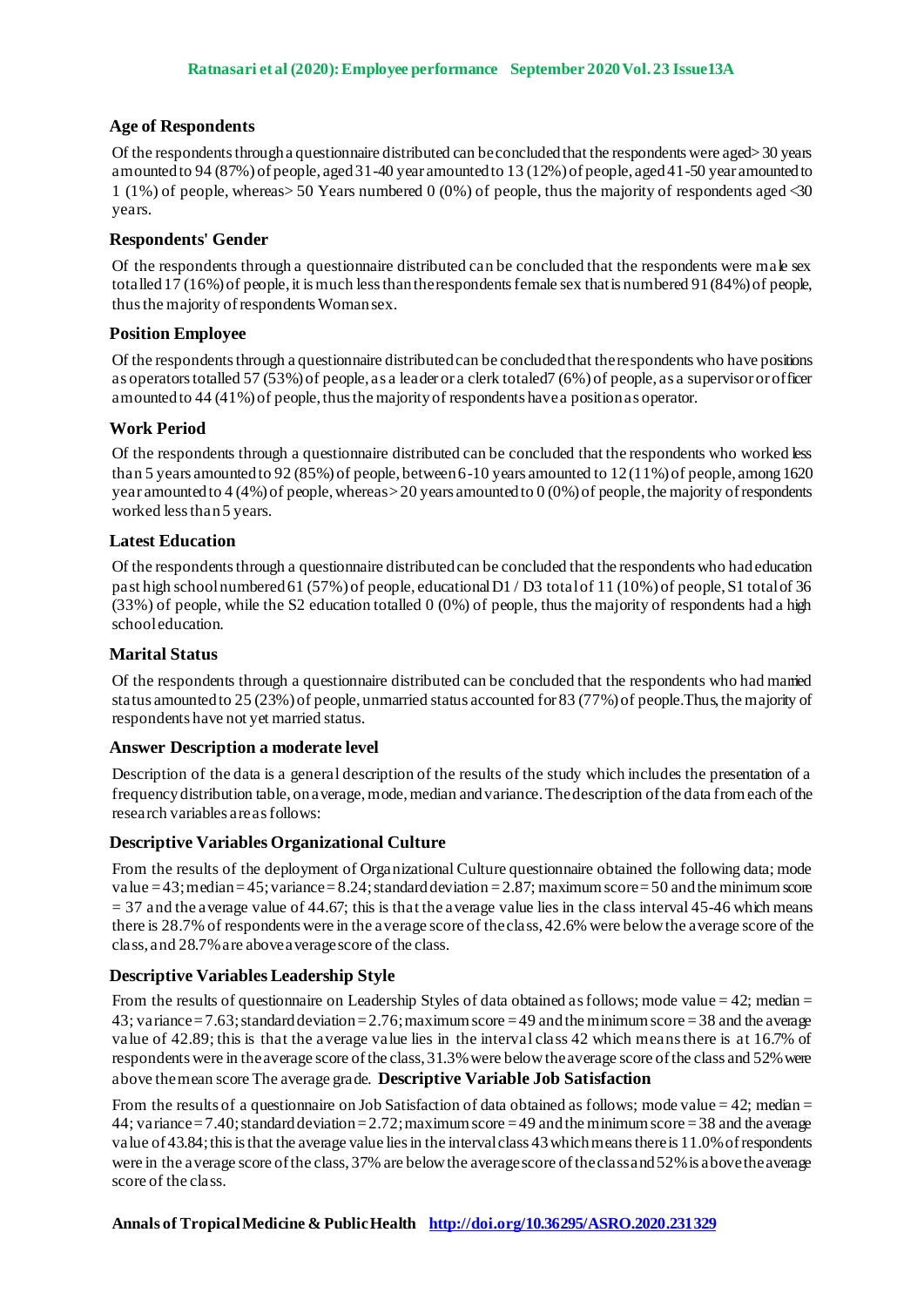## **Descriptive Variable Performance**

From the results of questionnaires on employee performance data obtained as follows; mode value = 40; median  $= 43$ ; variance  $= 9.38$ ; standard deviation  $= 3.06$ ; maximum score  $= 50$  and the minimum score  $= 36$  and the average value of 43.06; this is that the average value lies in the class interval 42-43 which means there is 24.1% of respondents were in the average score of the class, 35.1% were below the average score of the class, and 40.8% are in above the average score of the class.

## **Test Validity for Performance Variables Hypothesis Testing Analysis of Organizational Culture Direct Influence Job Satisfaction**

The data were obtained from the analysis of organizational culture where the significant value is  $0.000 < 0.05$ . This gives the conclusion reject Ho and accepts H1 which means that organizational culture is directly significant effect on job satisfaction. The data were obtained from the analysis of leadership styles that significant value is 0.00 <0.05. This gives the conclusion reject Ho and accepts H1 which means that the leadership style directly significant effect on job satisfaction. The data were obtained from the analysis of organizational culture that significant value is 0.029 < 0.05. This gives the conclusion reject Ho and accepts H1 which means that organizational culture is directly significant effect on performance. The data were obtained from the analysis of leadership styles that significant value is  $0.038 \le 0.05$ . This gives the conclusion reject Ho and accepts H1 which means that the leadership style directly significant effect on performance. From the analysis found that job satisfaction is significant value  $0.000 < 0.05$ . This gives the conclusion reject Ho and accepts H1 which means that job satisfaction is directly significant effect on performance.

## **The coefficient of the direct effect, indirect and total:**

- 1. The direct effect of organizational culture on the performance seen from the regression coefficient value of organizational culture on the performance that is equal to 0.172.
- 2. The indirect effect of organizational culture on performance through job satisfaction is a product of the organizational culture on job satisfaction and job satisfactions on performance (P1 x P5) are: 0.512 x  $0.580 = 0.296$ .
- 3. The net effect (total effect) of organizational culture on performance is a direct effect + indirect effect  $(P1 + (P1 \times P5))$ , namely:  $0.172 + 0.296 = 0.468$ . From the calculation, that the indirect effect coefficient> direct influence (P1 x P5>P3) i.e. 0.296> 0.172, it can be concluded that Ho is rejected and accept H1 which means that bona fide organizational culture significantly influence the performance indirectly through job satisfaction. This suggests that the actual effect of the organizational culture on performance is indirect influence.
- 4. Analysis of the Indirect Effects of Leadership Style on Performance Through Job Satisfaction
- 5. The coefficient of the direct effect, indirect and total:

The direct effect (direct effect) leadership style on the performance seen from the regression coefficient value of leadership style on the performance that is equal to 0.161.

The indirect effect (indirect effect) leadership style to performance through job satisfaction is the multiplication of leadership style on job satisfaction and job satisfaction on performance, namely: (P2 x  $P5 = 0.494 \times 0.580 = 0.286$ .

The net effect (total effect) leadership style is a direct influence on the performance of the indirect effect  $+ (P2 + (P2 \times P5))$ , namely:  $0.161 + 0.286 = 0.447$ .

From the calculation, that the indirect effect coefficient> direct influence (P2 x P5>P3) i.e. 0.286>0.161, it can be concluded that Ho is rejected and accept H1 which means that the leadership style of a bona fide significant influence on the performance indirectly through job satisfaction. This suggests that the actual effect between leadership styles on performance is indirect influence.

## **V. CONCLUSION**

From the discussion in the previous chapter, it can be summarized several conclusions, namely: (1) Organizational culture significant influence on job satisfaction. (2) Leadership style significant influence on job satisfaction. (3) Job satisfaction significant influence on employee performance. (4) Organizational culture significant influence on employee performance. (5) Leadership style significant influence on employee performance. (6) Organizational culture significant influence on employee performance through job satisfaction. (7) Leadership style significant influence on employee performance through job satisfaction.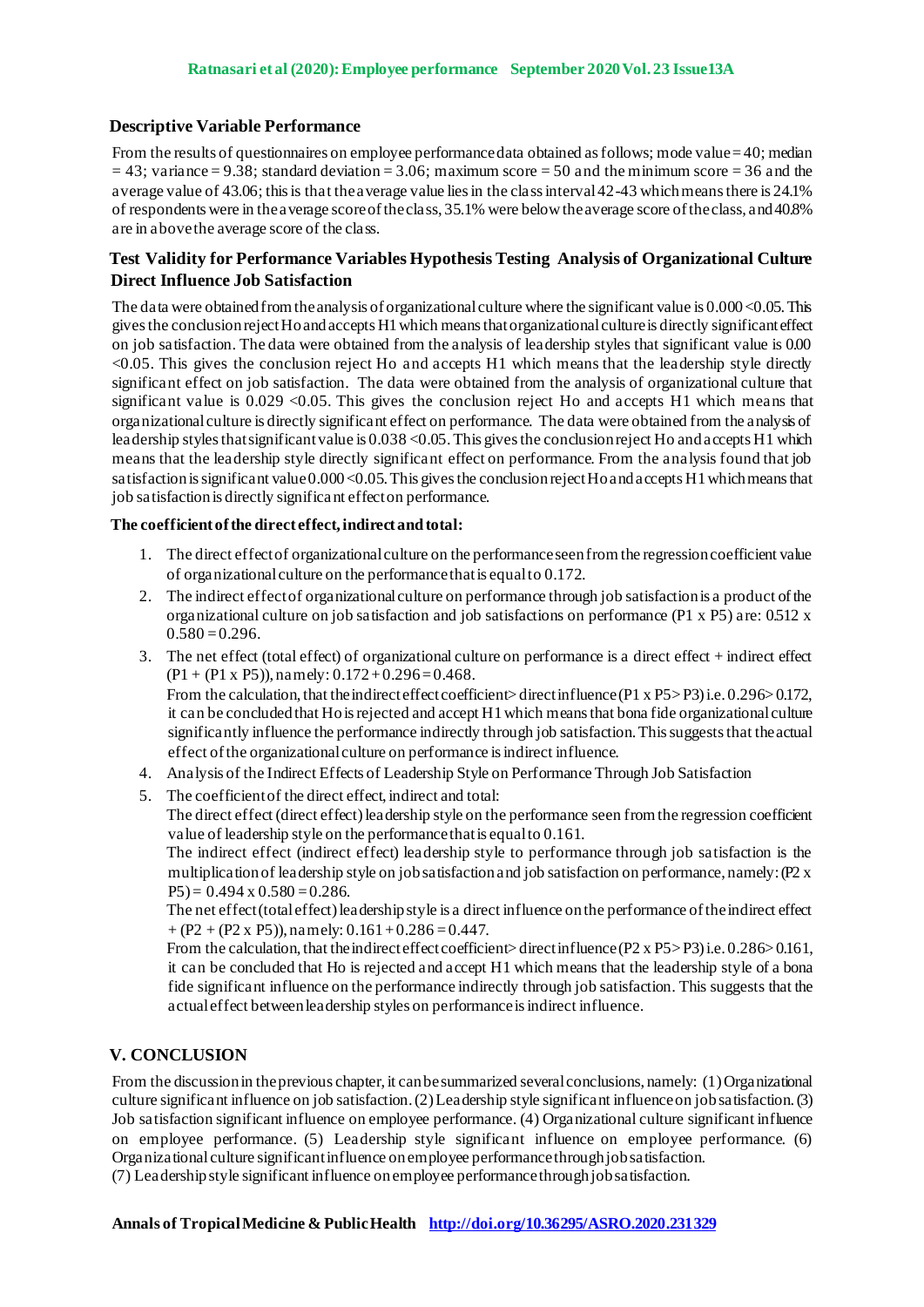#### **VI. REFERENCES**

- [1] Azeem, Syed Muhammad and Nadeem Akbar. (2014). Job Satisfaction and Organizational Commitment among Public Sector Employees in Saudi Arabia. International Journal of Business and Social Sciences. Vol.5.No.7.
- [2] Barasan, Larsen, April Gunawan, and Bambang Sumali. (2018). Determinants of Job Satisfaction and it's Implicationon Employee Performance of Port Enterprises in DKI Jakarta. International Review of Management and Marketing. Vol. 8. Issue 5. Pp. 43-49.
- [3] Bentley, P.J., Coates, H., Dobson, I.R., Goedegebuure, L., Meek, V.L. (2013), Academic Job Satisfaction from an International Comparative Perspective: Factors Associated with Satisfaction Across 12 Countries. Dordrecht: In Job Satisfaction around the Academic World. p. 239-262.
- [4] Bin S.A.S. (2016), The Relationship Between Job Satisfaction, Job Performance And Em ployee Engagement: An Explorative Study. Issues in Business Management and Economics, 4(1), 1-8.
- [5] Colquitt, J. A., Lepine, J. A., & Wesson, M. J. (2014). Organizational Behavior Improving Performance and Commitment in The Workplace. Irwin: Mc Graw Hill.
- [6] Chu, J., Leino, A., Pflum, S., Sue, S. (2016), A model for the theoretical basis of cultural competency to guide psychotherapy. Professional Psychology: Research and Practice, 47(1), 18-29.
- [7] Darman and DjabirHamzah. (2017). The Effect of Personality, Ability, Organizational Support, Job Satisfaction and Organizational Commitment Towards Lecturer Performance of Private University in Gorontalo. Scientific Research Journal (SCIRJ). Volume V, Issue VI. pp. 61-70.
- [8] Davoudi SMM, Allahsyari M. (2013). "EffectJob Organization and Job Performance among Operation Staff". American Journal of Industrial and Bussiness Management. 3(1):136-139.
- [9] Fatjrin, Desliana, BongsuSaragih, and Harry Indratjahjo. (2018). The Effect of Organizational Commitment and Organizational Culture to Employee Performance through Behaviour Civilization Organizations of Teachers and Employees Madrasah IbtidaiyaNurussyifa Indonesia. International Journal of Business and Applied Social Science (IJBASS). Vol.4. Issue 3.
- [10] Hakim, Adnan. (2015). Effect of Organizational Culture, Organizational Commitment to Performance: Study In Hospital of District South Konawe Of Southeast Sulawesi. The International Journal Of Engineering And Science (IJES). Vol. 4. Issue 5. Pp.33-41.
- [11] Harwiki, W. (2016), The Impact Of Servant Leadership On Organization Culture, Organizational Commitment, Organizational Citizenship Behavior (OCB) And Employee Performance In Women Cooperatives. Procedia-Social and Behavioral Sciences, 219, 283-290.
- [12] Javaid, Muhammad Fahad, M. Usman Mirza. (2012). Leadership Style EnchancesThe Employee Organizational Commitment: A Case Study Of Educational Institutions In Lahore. International Journal of Applied Research. Volume 1, 2012. Pp. 64-77.
- [13] Jeremy M., MelindeC. and Ciller V., (2012). Perceived leadership style and employee participation in a manufacturing company in the democratic republic of Congo, African Journal Of Business Management, 6(15), 5389-5398.
- [14] Mariati and Hanif Mauludin. (2018). The Influence of Organizational Culture and Work Motivation on Employee Performance, Job Satisfaction As Intervening Variable (Study On Secretariat Staff of Pasuruan Regency). IOSR Journal of Business and Management. Vol.20. Issue 8. Pp.30-39.
- [15] Martin, Adam, and GertRoodt. (2017). Perceptions of Organizational Commitment, Job Satisfaction, and Turnover Intensions In A Post Merger South African Tertiary Institution. Sajip journal. Vol.34.No.1.pp23-31.
- [16] Mather, K., Seifert, R. (2011), Teacher, lecturer or labourer? Performance Management Issues In Education. Management in Education Journal, 25 (1), 26-31.
- [17] Ratnasari, S L., Sutjahjo, G., and Adam. 2019. Employees' Performance: Organizational Culture and Leadership Style Through Job Satisfaction. Humanities & Social Sciences Reviews. Vol.7. Issue5. Pp.597-608.
- [18] Robbins, P. Stephen. (2016). OrganizatioanalBehavior. New Jersey: Precentice Hall International Inc.
- [19] Runi, Ishak., et al. (2017). Influence Leadership, Motivation, Competence, Commitment To Satisfaction And Performance Lecturer At Private Higher Education Kopertis Region IX in South Sulawesi Province. IOSR Journal of Business and Managemen. Volume 19, Issue 7. Pp. 56-67.